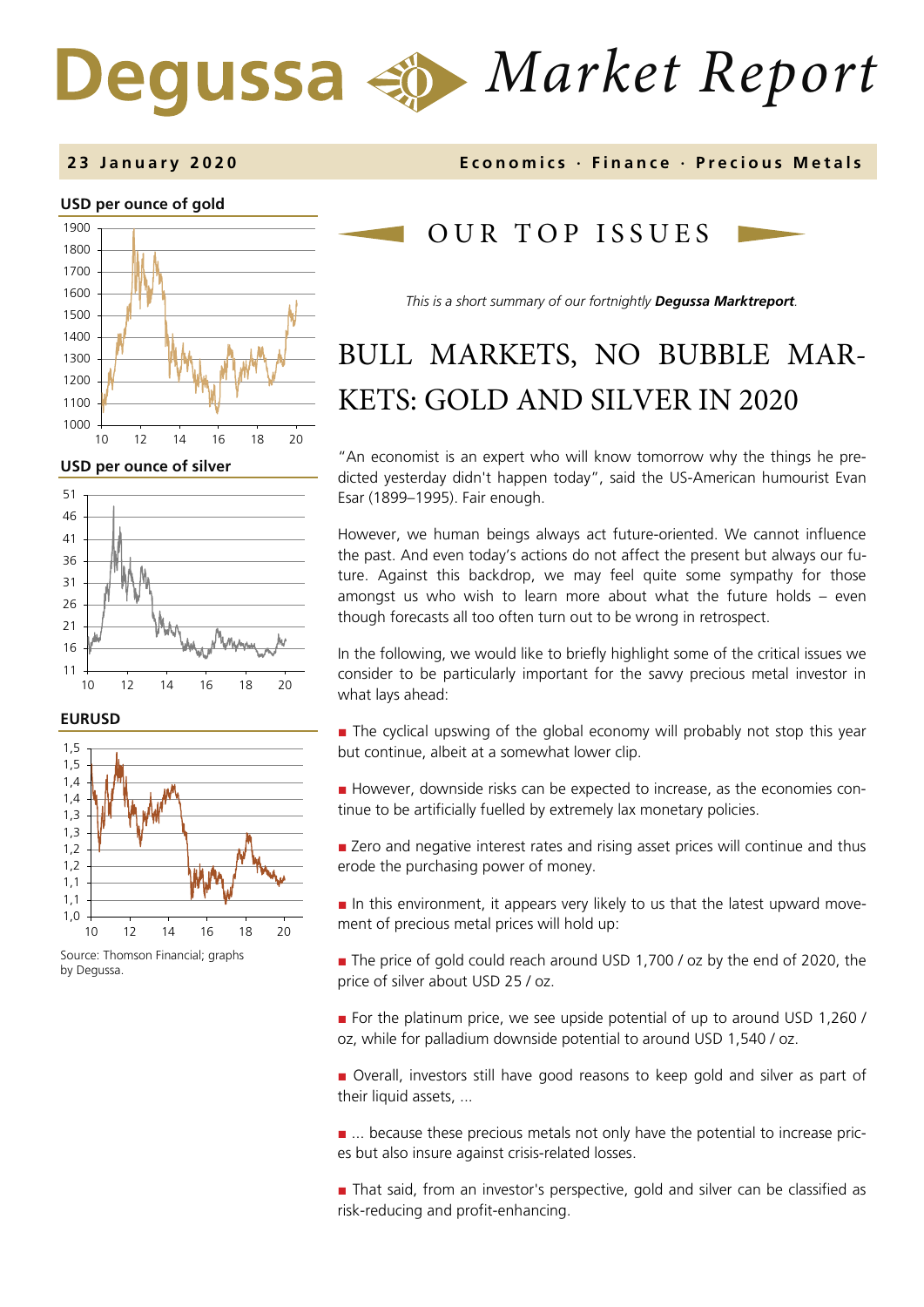





.

■ In fact, holding gold and silver as part of the investor portfolio promises to turn out particularly rewarding.

The world's major central banks continue to debase the purchasing power of their currencies – by orchestrating consumer and/or asset price inflation. In an environment of very low, zero, or even negative interest rates, monetary policies of this kind amount to a debasement of the currencies.

What is more, gold and silver protect the investor against a potential credit or payment default, the probability of which is on the rise, as the inflationary, credit-driven boom has now been going on for so long.

1 **Gold price forecasting excercise** 

*(a) Gold price (USD/oz), actual and estimated (b) Deviation of actual gold price from its estimated price (USD/oz)*  200 400 600 800 1000 1200 1400 1600 1800 2000 00 04 08 12 16 20 Actual Estimated -600 -400 -200 0 200 400 600 800 00 04 08 12 16 20 0 overvalue *undervalue* 

Source: Thomson Financial; calculations Degussa.

In other words, gold and silver can be interpreted as truly valuable substitutes for bank deposits in the form of time and savings deposits; and they also represent an effective hedge against negative fallouts from credit markets.

Just to be on the safe side: We think the overall rise in asset prices – be it stocks, housing, real estate, etc. – will very likely continue in 2020; and we do not recommend jumping ship. What we recommend, however, is to increase one's risk awareness. This entails, for instance, taking some risky chips off the table and consider preventive measures against markets' downside moves.

This implies, for instance, the critical review of high valuation stocks and, as noted earlier, expanding the portion of gold and silver as part of the portfolio's liquid means. In the same vein, one should even consider increasing the share of liquid means of one's portfolio at some point.

In any case, we would like to stress our viewpoint that the gold and silver market are in a bull market, not a bubble market – which provides the savvy investor with a rather attractive outlook: By holding gold and silver, the investor increases the portfolio's return potential while reducing its risk.

Source: Thomson Financial; graphs by Degussa.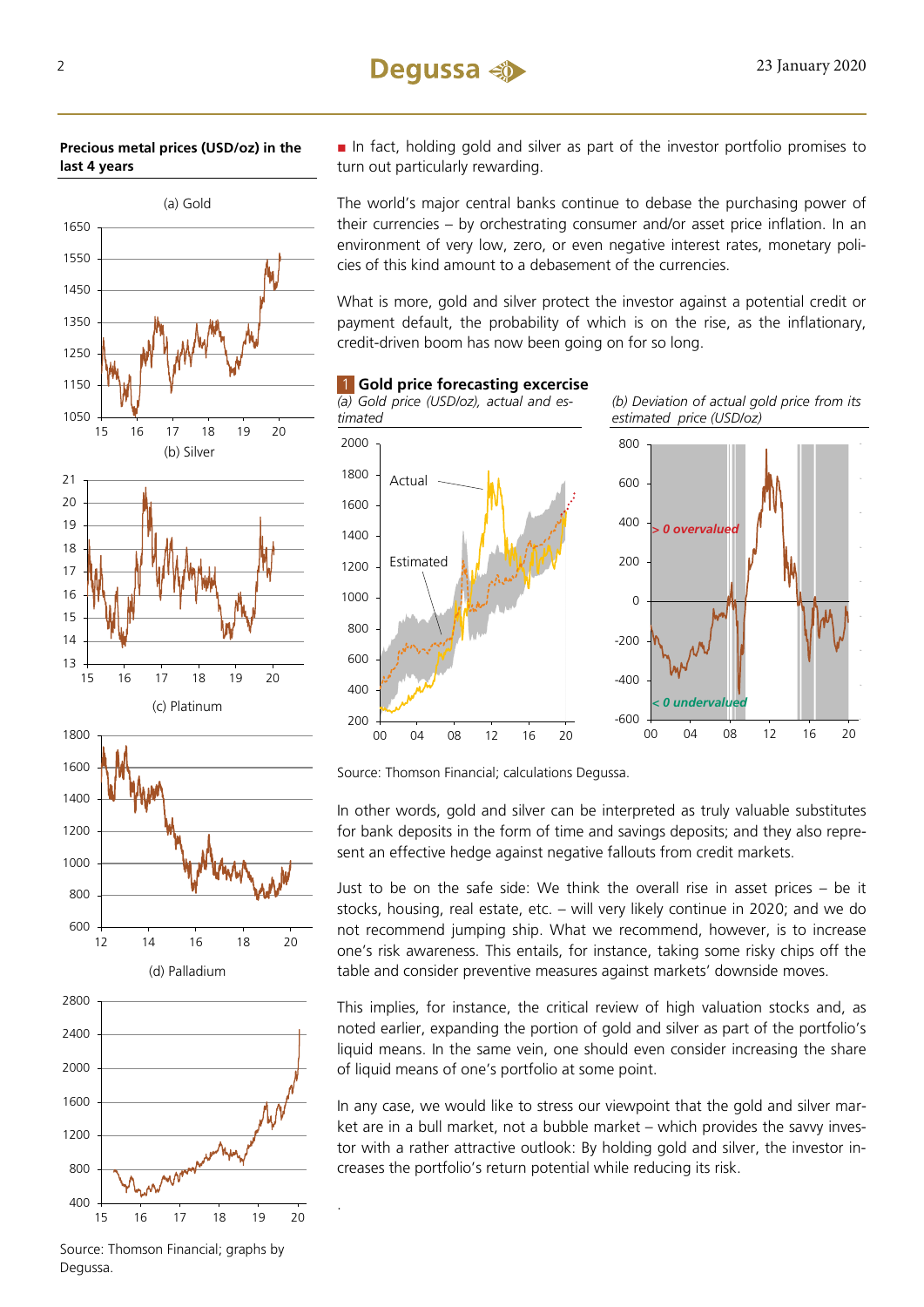# Precious metals prices

**In US-Dollar per ounce**

|                                            | Gold                 |                    | <b>Silver</b>        |                    | Platinum                  |                    | Palladium            |                       |
|--------------------------------------------|----------------------|--------------------|----------------------|--------------------|---------------------------|--------------------|----------------------|-----------------------|
| I. Actual                                  | 1554.3               |                    | 17.8                 |                    | 998.3                     |                    | 2431.6               |                       |
| II. Gliding averages                       |                      |                    |                      |                    |                           |                    |                      |                       |
| 10 days                                    | 1556.4               |                    | 18.0                 |                    | 983.8                     |                    | 2168.3               |                       |
| 20 days                                    | 1534.5               |                    | 17.9                 |                    | 968.5                     |                    | 2036.7               |                       |
| 50 days                                    | 1494.1               |                    | 17.4                 |                    | 930.1                     |                    | 1914.4               |                       |
| 100 days                                   | 1497.4               |                    | 17.6                 |                    | 925.2                     |                    | 1798.4               |                       |
| 200 days                                   | 1437.1               |                    | 16.6                 |                    | 883.8                     |                    | 1617.9               |                       |
| III. Estimates, end 2020<br>(1)            | 1695<br>9            |                    | 25<br>40             |                    | 1256<br>26                |                    | 1536<br>$-37$        |                       |
| <b>Band width</b><br>(1)                   | Low<br>1459<br>$-6$  | High<br>1931<br>24 | Low<br>19.8<br>11    | High<br>28.8<br>62 | Low<br>1020<br>$\sqrt{2}$ | High<br>1492<br>49 | Low<br>1300<br>$-47$ | High<br>1772<br>$-27$ |
| V. Annual averages<br>2017<br>2018<br>2019 | 1253<br>1268<br>1382 |                    | 17.1<br>15.8<br>16.1 |                    | 947<br>880<br>862         |                    | 857<br>1019<br>1511  |                       |

#### **In Euro per ounce**

|                                            | Gold                 |                    | <b>Silver</b>     |                    | <b>Platinum</b>   |                    | Palladium            |                       |
|--------------------------------------------|----------------------|--------------------|-------------------|--------------------|-------------------|--------------------|----------------------|-----------------------|
| I. Actual                                  | 1403.3               |                    | 16.1              |                    | 901.3             |                    | 2195.4               |                       |
| II. Gliding averages                       |                      |                    |                   |                    |                   |                    |                      |                       |
| 10 days                                    | 1398.3               |                    | 16.2              |                    | 883.8             |                    | 1948.1               |                       |
| 20 days                                    | 1377.1               |                    | 16.1              |                    | 869.1             |                    | 1827.9               |                       |
| 50 days                                    | 1346.3               |                    | 15.6              |                    | 838.0             |                    | 1724.8               |                       |
| 100 days                                   | 1352.9               |                    | 15.9              |                    | 835.8             |                    | 1624.2               |                       |
| 200 days                                   | 1290.8               |                    | 14.9              |                    | 793.8             |                    | 1453.5               |                       |
| III. Estimates, end 2020<br>(1)            | 1610<br>15           |                    | 24<br>47          |                    | 1190<br>32        |                    | 1460<br>$-33$        |                       |
| <b>Band width</b><br>(1)                   | Low<br>1390<br>$-1$  | High<br>1840<br>31 | Low<br>18.9<br>18 | High<br>27.5<br>71 | Low<br>970<br>8   | High<br>1420<br>58 | Low<br>1240<br>$-44$ | High<br>1690<br>$-23$ |
| V. Annual averages<br>2017<br>2018<br>2019 | 1116<br>1072<br>1235 |                    | 15<br>13<br>14    |                    | 844<br>743<br>770 |                    | 760<br>863<br>1350   |                       |

Source: Thomson Financial; calculations and estimates Degussa. Numbers are rounded.

 $(1)$  On the basis of actual prices.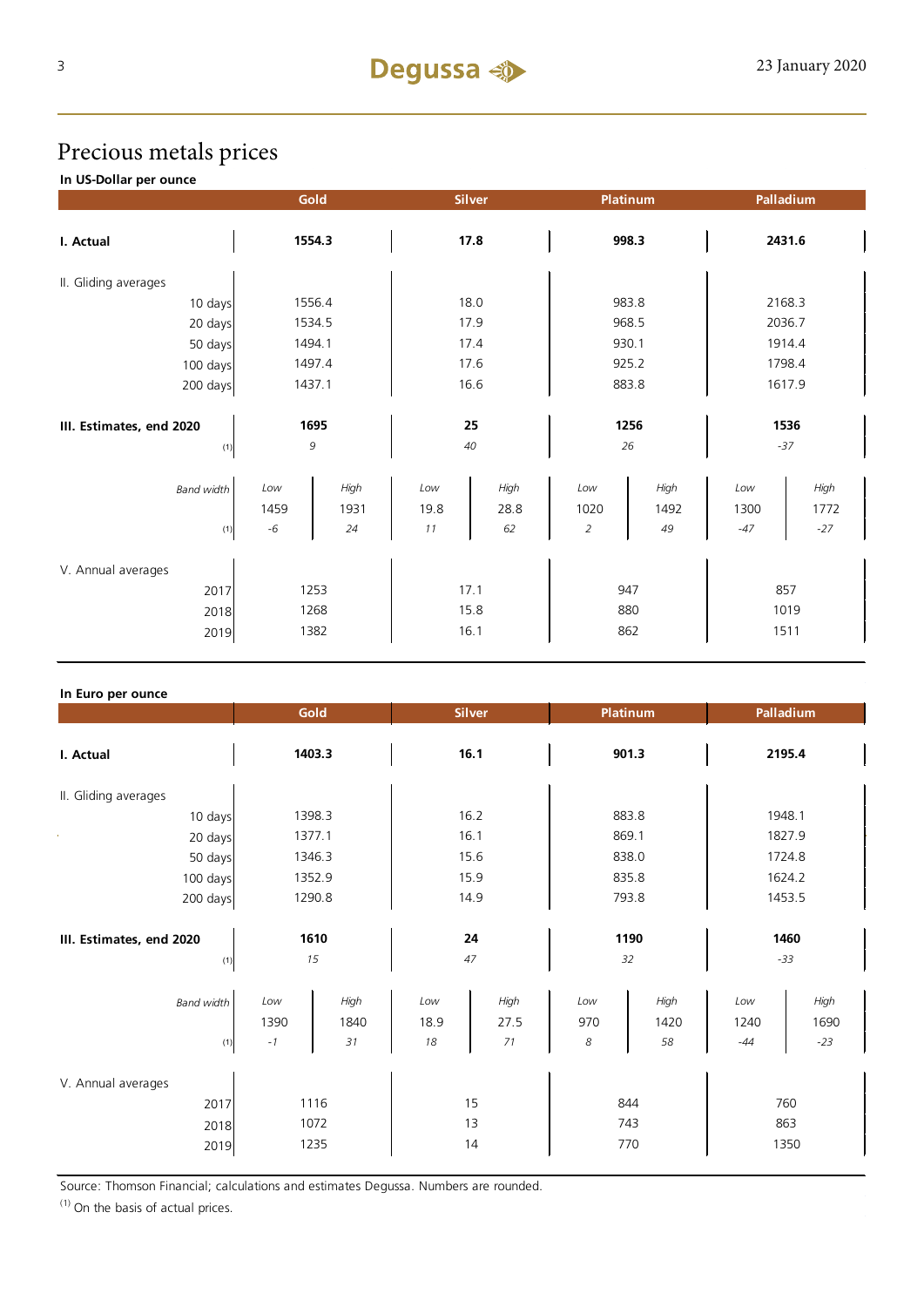### Bitcoin, performance of various asset classes

**Bitcoin in US dollars**



Source: Thomson Financial; graph by Degussa.

### **Performance of stocks, commodities, FX and bonds**

(a) In national currencies (b) In euro

|                             | $-20$ | $-10$  | 0 | 10   | 20 |
|-----------------------------|-------|--------|---|------|----|
| S&P 500                     |       |        |   | 2,8  |    |
| Nasdag                      |       |        |   | 4,4  |    |
| Euro STOXX 50               |       |        |   | 1,8  |    |
| <b>FTSE 100</b>             |       |        |   | 1,0  |    |
| <b>DAX</b>                  |       |        |   | 2,4  |    |
| Swiss MI                    |       |        |   | 3,0  |    |
| Nikkei                      |       |        |   | 2,3  |    |
| Hang Seng                   |       |        |   | 0, 5 |    |
| Bovespa                     |       |        |   | 1,2  |    |
| Russia                      |       |        |   | 5,2  |    |
| <b>CRB</b> Index            |       | $-2,3$ |   |      |    |
| Gold                        |       |        |   | 2,6  |    |
| Silver                      |       | $-0,2$ |   |      |    |
| Crude oil                   |       | $-2,4$ |   |      |    |
| <b>EURUSD</b>               |       | $-1,1$ |   |      |    |
| <b>EURJPY</b>               |       |        |   | 0,0  |    |
| <b>EURGBP</b>               |       |        |   | 0,4  |    |
| <b>EURCHF</b>               |       | $-0,7$ |   |      |    |
| <b>USDCAD</b>               |       |        |   | 0,7  |    |
| <b>USDGBP</b>               |       | $-1,6$ |   |      |    |
| <b>USDJPY</b>               |       |        |   | 1,2  |    |
| US gov't bond 7 - 10 yrs    |       |        |   | 1,1  |    |
| US gov't bond 1 - 3 yrs     |       |        |   | 0,2  |    |
| Euro gov't bond 7 - 10 yrs  |       |        |   | 0,5  |    |
| Euro gov't bond 1 - 3 yrs   |       | $-0,1$ |   |      |    |
| UK gov't bond 7 - 10 yrs    |       |        |   | 1,2  |    |
| UK gov't bond 1 - 3 yrs     |       |        |   | 0,2  |    |
| Japan gov't bond 7 - 10 yrs |       | 0,0    |   |      |    |
| Japan gov't bond 1 - 3 yrs  |       | 0,0    |   |      |    |



Source: Thomson Financial; calculations by Degussa.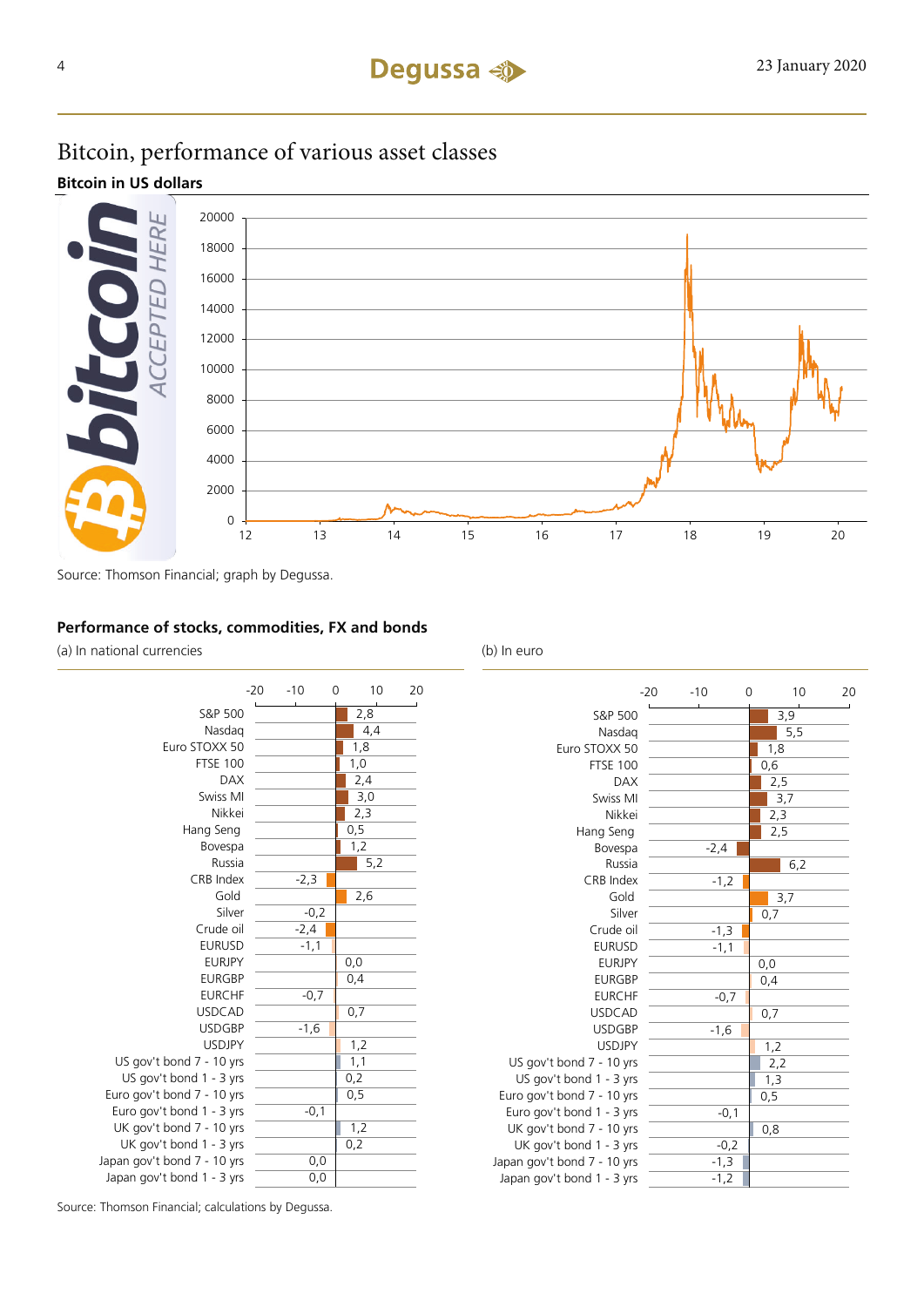| <b>Issue</b>                                                                               | Content                                                                                              |  |  |  |  |
|--------------------------------------------------------------------------------------------|------------------------------------------------------------------------------------------------------|--|--|--|--|
| 23 January 2020                                                                            | Bull Markets, No Bubble Markets: Gold And Silver In 2020                                             |  |  |  |  |
| 19 December 2019                                                                           | The Inflation Sham                                                                                   |  |  |  |  |
| 5 December 2010                                                                            | Why the Feared Crash Keeps Us Waiting                                                                |  |  |  |  |
| 21 November 2019                                                                           | Asset Price Inflation and the Price of Gold                                                          |  |  |  |  |
| 7 November 2019                                                                            | ETFs Drive Gold Demand                                                                               |  |  |  |  |
| 24 October 2019                                                                            | The Inflationary Supply Of Unbacked US Dollars And The Price Of Gold                                 |  |  |  |  |
| 10 October 2019                                                                            | Let's Get Physical With Gold And Silver                                                              |  |  |  |  |
| 26 September 2019                                                                          | The US Dollar Beast                                                                                  |  |  |  |  |
| 12 September 2019                                                                          | The Inflationary Tide That Lifts all Boats but One                                                   |  |  |  |  |
| 29 August 2019                                                                             | The Disaster of Negative Interest Rate Policy                                                        |  |  |  |  |
| 15 August 2019                                                                             | The Gold Bull Market Is Back                                                                         |  |  |  |  |
| 1 August 2019                                                                              | Gold And Silver Prices - Get Going!                                                                  |  |  |  |  |
| 19 July 2019                                                                               | Facebook's Fake Money                                                                                |  |  |  |  |
| 4 July 2019                                                                                | It Looks Like A Gold Bull Market, It Feels Like A Gold Bull Market - Maybe It Is A Gold Bull Market? |  |  |  |  |
| 19 June 2019                                                                               | Good Money, Bad Money-And How Bitcoin Fits In                                                        |  |  |  |  |
| 6 June 2019                                                                                | Gold Outshines The US Dollar                                                                         |  |  |  |  |
| 23 May 2019                                                                                | The Boom That Will Have It Coming                                                                    |  |  |  |  |
| 9 May 2019                                                                                 | The Crusade Against Risk                                                                             |  |  |  |  |
| 25 April 2019                                                                              | A Sound Investment Rationale for Gold                                                                |  |  |  |  |
| 11 April 2019                                                                              | Be Prepared For All Possibilities. The Case For Gold                                                 |  |  |  |  |
| 28 March 2019                                                                              | Sword of Damocles Over Asset Prices                                                                  |  |  |  |  |
| 14 March 2019                                                                              | The Big Central Banks Increase the Case for Gold                                                     |  |  |  |  |
| 28 February 2019                                                                           | The Fed Takes Full Control of the Bond Market - And Raises The Value of Gold                         |  |  |  |  |
| 14 February 2019                                                                           | Everything You Always Wanted to Know About Karl Marx and Central Banking (*But Were Afraid To Ask)   |  |  |  |  |
| 1 February 2019                                                                            | Pay Attention, Gold Investor: 'This Time is not Different'                                           |  |  |  |  |
| 17 January 2019                                                                            | US Interest Rate Down, Price of Gold up                                                              |  |  |  |  |
| 20 December 2018                                                                           | Gold Money in a Digitalised World Economy                                                            |  |  |  |  |
| 10 December 2018                                                                           | The Fed Supports Gold                                                                                |  |  |  |  |
| 23 November 2018                                                                           | The Fed Is Not Our Saviour                                                                           |  |  |  |  |
| 9 November 2018                                                                            | The Missing Fear - And The Case For Gold                                                             |  |  |  |  |
| 26 October 2018                                                                            | President Trump is right: The Fed Is A Big Problem                                                   |  |  |  |  |
| 12 October 2018                                                                            | Here Goes The Punch Bowl                                                                             |  |  |  |  |
| 28 September 218                                                                           | The Fed's Blind Flight                                                                               |  |  |  |  |
| 14 September 2018                                                                          | How Fed Policy Relates to the Price of Gold                                                          |  |  |  |  |
| 31 August 2018                                                                             | Central Banks Enrich a Select Few at the Expense of Many                                             |  |  |  |  |
| 17 August 2018                                                                             | The US dollar And Gold - Is this Time Different?                                                     |  |  |  |  |
| 20 July 2018                                                                               | Not All Is Well In Financial Markets                                                                 |  |  |  |  |
| 22 June 2018                                                                               | Euro-Banks In Trouble. A Case for Gold                                                               |  |  |  |  |
| 8 June 2018                                                                                | Demand for Gold ETFs up Despite Higher Interest Rates                                                |  |  |  |  |
| The Dequese Marktroport (Gorman) and the Dequese Market Report (English) are available at: |                                                                                                      |  |  |  |  |

# **Articles in earlier issues of the** *Degussa Market Report*

The Degussa Marktreport (German) and the Degussa Market Report (English) are available at: **www.degussa-goldhandel.de/de/marktreport.aspx**.